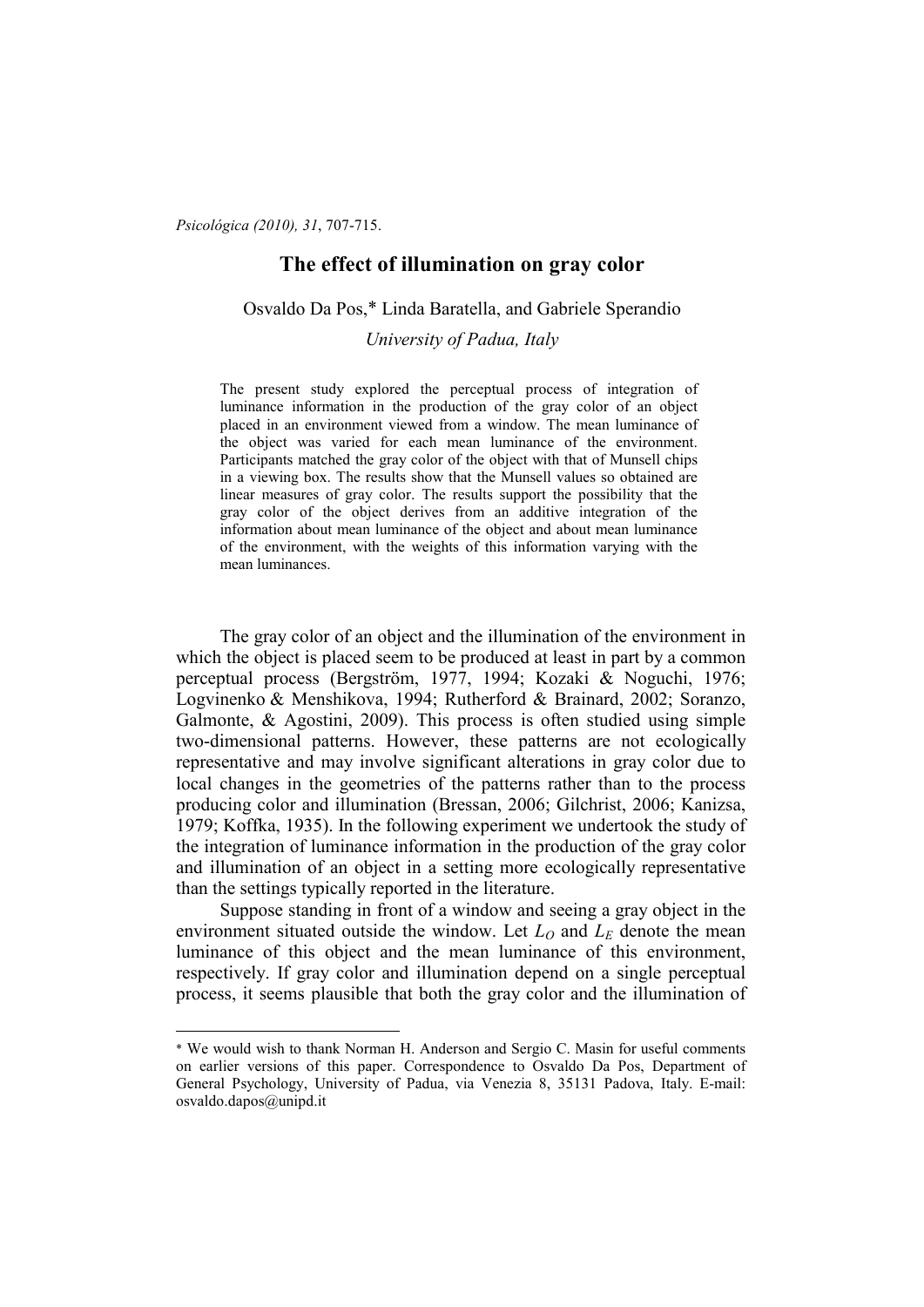*708 Da Pos, et al.* 

the object result from the integration of quantitative information about *L<sup>O</sup>* and about  $L_E$ . This quantitative information is a function *F* of  $L_E$  and of  $L_O$ , that is,  $F(L_E)$  and  $F(L_O)$ , respectively. In this study, we focus only on the gray color of the object. In general, we propose that this color *G* is

$$
G = w_1 \cdot F(L_E) + w_2 \cdot F(L_O) \tag{1}
$$

with  $w_1$  and  $w_2$  weights. The following experiment was designed to test this model.

#### **EXPERIMENT 1**

Participants. The participants were four persons experienced in making psychophysical judgments. All of them had normal or corrected to normal vision and none used glasses.

**Stimuli.** Cylinders with width and height of 20 and 21 cm, respectively, were used as stimuli. Each cylinder was held up by a thin shaft in the middle of a table. The background of the cylinder was a fontoparallel two-dimensional achromatic poster showing a three-dimensional urban scene with surfaces varying from black to white. It was placed at a distance of 35 cm for the cylinder. Cylinders were presented individually or in pairs. A theatrical spot light, positioned laterally at a distance of 7 m, illuminated only the cylinders and the poster. The back of each cylinder was cut off to prevent the cylinder from casting a shadow on its neighbor cylinder. The table was black with black panels around it used to prevent light reflection.

Using achromatic filters placed in front of the theatrical spot light, the intensity of the projected light was set at 200, 600, or 2,200 lx. Each of these intensities generated a different mean luminance of the poster, *LE*. For each intensity of the projected light, the mean luminance of the cylinder, *LO*, was varied by covering the cylinder with uniform gray paper with reflectance of 0.04, 0.12, 0.15, 0.4, or 0.89.

The participant was situated at a distance of 2.80 m from the stimuli. At a distance of 1 m from the participant, a frontoparallel black panel with a rectangular  $1 \times 0.7$  m window was placed between the participant and the stimuli. This panel allowed the participant to see only the poster and the cylinders in front of the poster. The cylinders looked as if they were suspended in midair. Changes in illumination level of the stimuli did not appreciably alter the color of the panel from the viewpoint of the participant. Behind the window, a translucent tent was used to hide the operations of changing of stimuli. The translucency of the tent allowed keeping a rather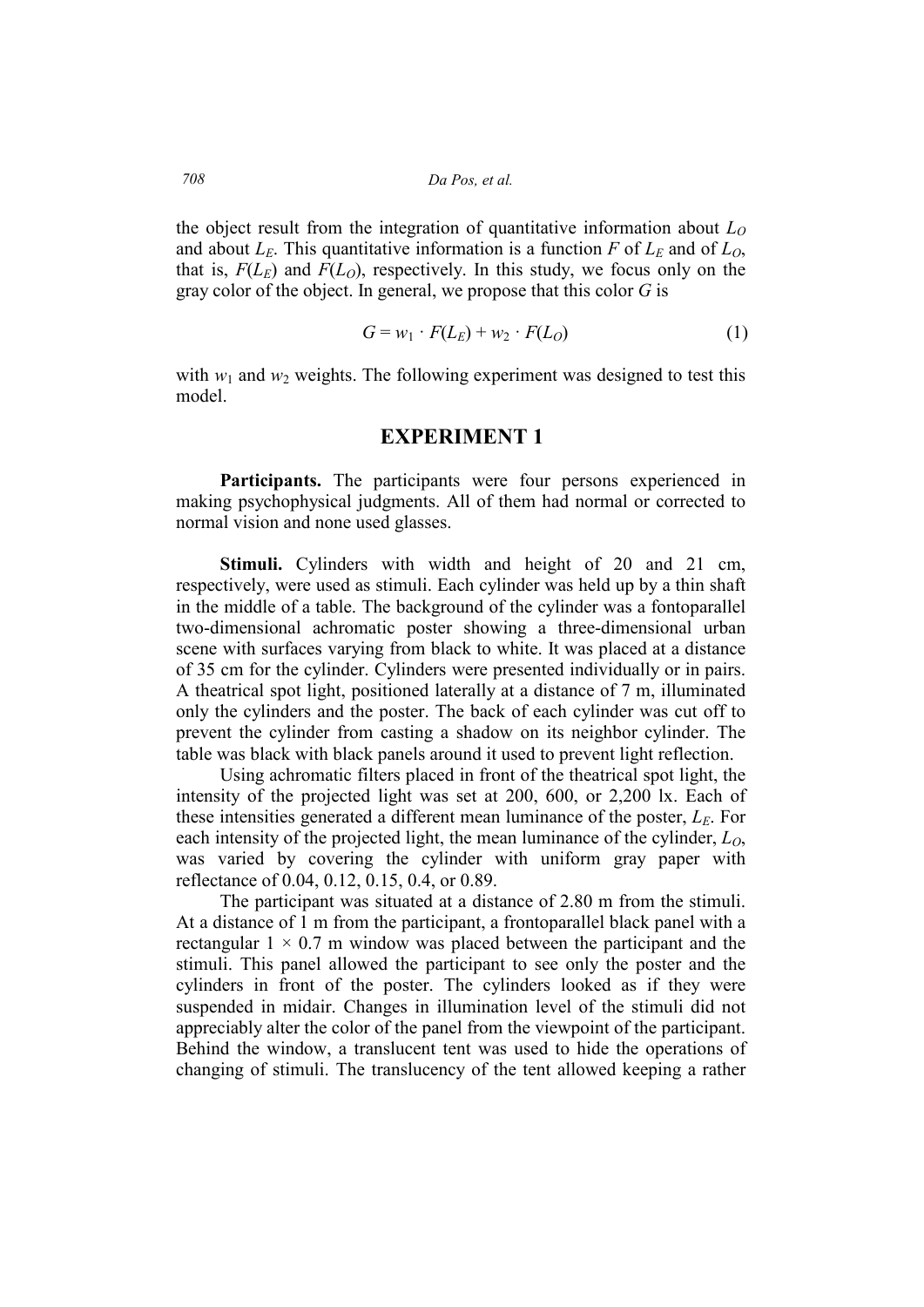constant level of light adaptation of the participant's eyes when the participant was waiting for the next stimulus to be presented.

A 51  $\times$  25  $\times$  45 cm viewing box was used to measure the gray color of the cylinders. The box had one hole in the middle of one wall. A scuba diving mask was fit in this hole such that the face of the participant could be placed in the mask and the participant could see inside the box without being affected by the illumination of the experimental room. Hidden from view, a fluorescent tube (18 W, D65 simulator) illuminated the inside of the box with constant illumination level of 435 lx. Each of the internal walls of this box was painted black. When the participant was looking inside the box, the participant saw a white  $25 \times 50$  cm board with reflectance of 0.89 located on a frontoparallel plane at 35 cm from the eyes. On this board, thirty-seven  $20 \times 50$  mm rectangular Munsell chips with Munsell value varying in steps of 0.5 from 1 to 9.5 were staggered in four parallel horizontal rows with Munsell values increasing from right to left.

**Procedure.** There were five sessions each of which took place in one of five consecutive days. In each session, for each of the three possible illumination levels, each cylinder was presented individually or paired with one of the other four cylinders. Thus, each participant observed each single cylinder a total of 25 times for each of the three illumination levels. Orders of illumination levels, cylinders, and positions of cylinders were random.

On each trial, the participant was asked to look at the cylinder and then look inside the viewing box and select the Munsell chip with the gray color most similar to that of the cylinder. For each cylinder, the participant could repeat this comparison as many times as needed.

### **RESULTS**

Figure 1 shows the mean Munsell value matched to the gray of a cylinder as a function of the reflectance of the cylinder for each illumination level. The curves fitting the data points are least-squares logarithmic curves. It may be seen that the fit of these curves is rather good in agreement with previous general findings (Judd & Wyszeski, 1963).

The results in Figure 1 support the general model expressed by Equation 1. The mean Munsell value, a measure of the gray color of the cylinder, increased both with the mean luminance of the cylinder and with the mean luminance of the background.

A 3 (illumination level)  $\times$  5 (reflectance) analysis of variance showed that the effects of illumination level and reflectance and the interaction were significant  $[F(4,12) = 263, p < .0005, F(2,6) = 27.8, p < .0005,$  and  $F(8,24)$  $= 5.6, p < .005$ , respectively]. This analysis was also made for each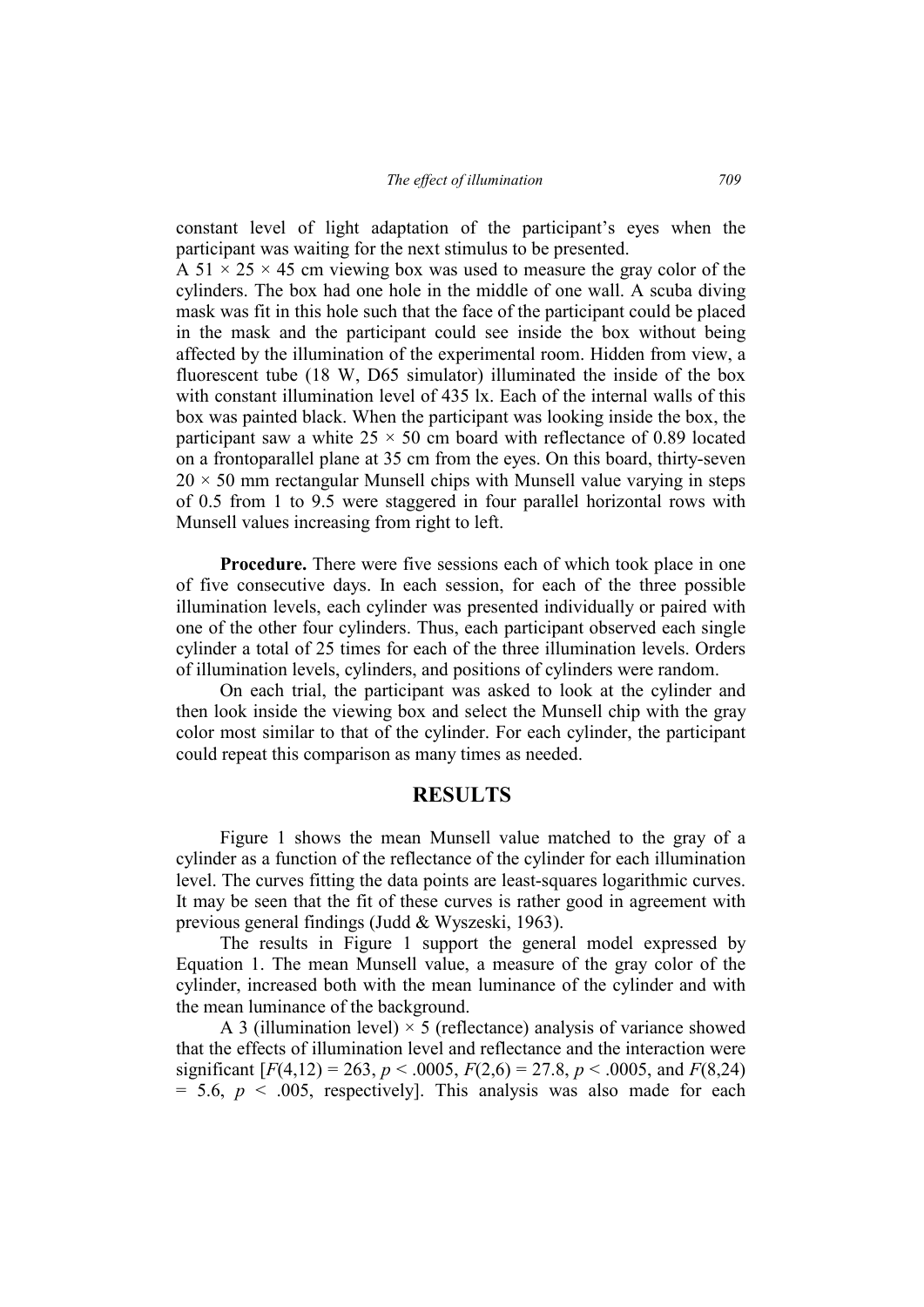*710 Da Pos, et al.* 

participant. The effects of illumination level and reflectance and the interaction were significant at the 0.005 level for each participant.



**Figure 1: Results of Experiment 1. Mean Munsell value matched to the gray color of cylinders as a function of the reflectance of cylinders illuminated at three different illumination intensities. The data points are fit by least squares logarithmic curves.** 

## **EXPERIMENT 2**

The significant interaction of illumination level and reflectance found in Experiment 1 indicates that the weights  $w_1$  and  $w_2$  of the model expressed by Equation 1 varied with  $L<sub>E</sub>$  and  $L<sub>O</sub>$ . However, it is also possible that this interaction was caused by nonlinearity in the Munsell scale. In fact, the Munsell value published in the Munsell atlas (Munsell, 1915) was obtained in conditions of presentation of Munsell chips that differed from the conditions of presentation of these chips used in Experiment 1. Also, the specific spatial arrangement of the Munsell chips used in Experiment 1 may have caused differential changes in the gray color of the chips in different parts of the Munsell scale depending on the position of chips in the array (Cataliotti & Gilchrist, 1995; Zavagno, Annan, & Caputo, 2004).

There is evidence that the rating method produces linear measures of sensory properties (Anderson, 1982, 1996). In this experiment, this method was used to determine whether the present Munsell scale was linear. The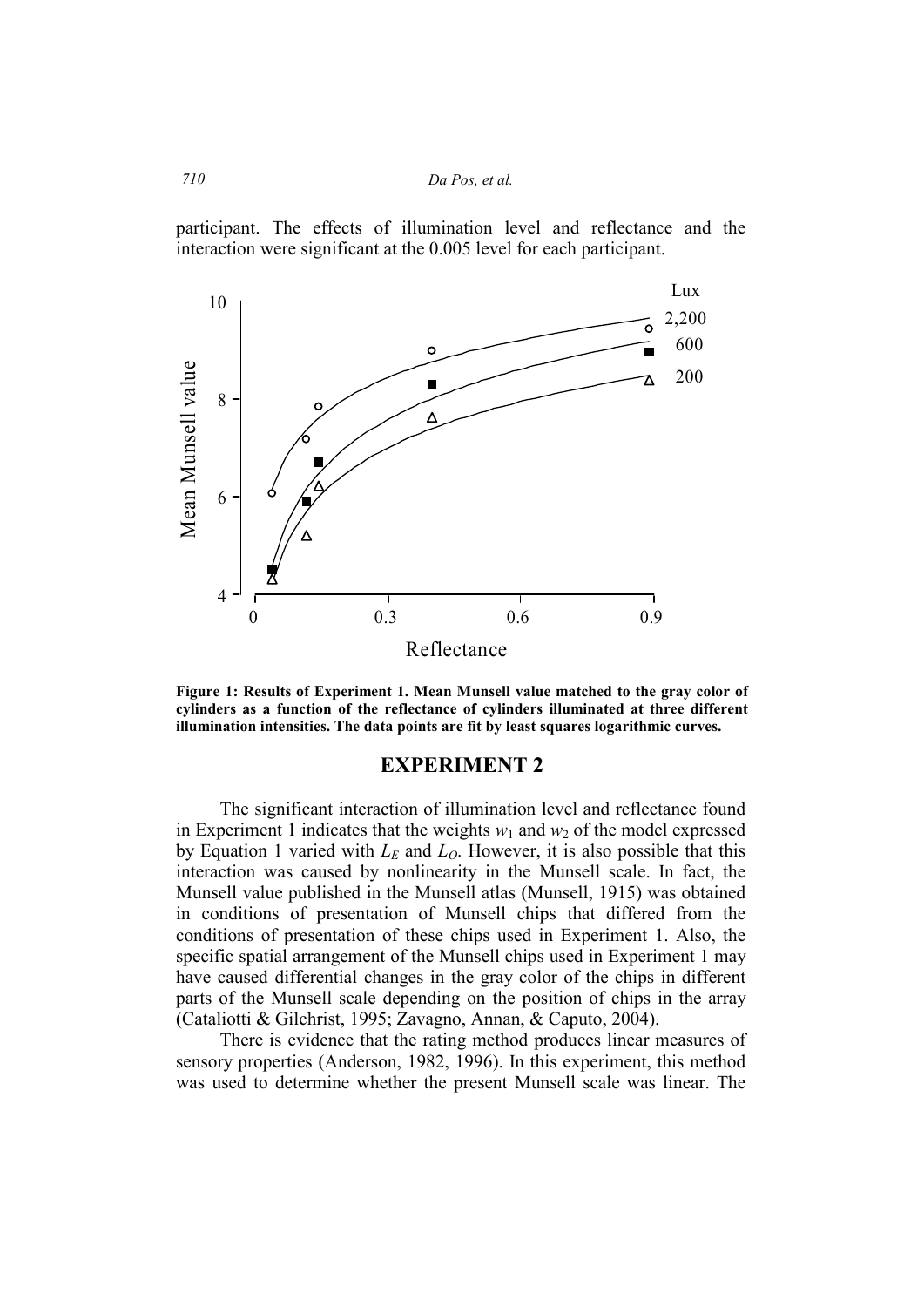#### *The effect of illumination 711*

experiment tested whether the ratings of the gray color of Munsell chips were linearly related to the Munsell values published in the Munsell atlas.

**Participants.** The participants were 20 undergraduates with normal or corrected to normal vision. None of them used glasses. They did not participate in Experiment 1.

**Stimuli.** The stimuli were ten Munsell chips varying in Munsell value in steps of 1 from 0.5 to 9.5. These chips were used in Experiment 1. They were placed in the same viewing box with the same viewing conditions as those of Experiment 1. Two modes of presentation of chips were used: either the entire array of chips was presented or each chip was presented individually. Independently of the mode of presentation, the Munsell chips presented inside the viewing box in Experiment 2 preserved the same position they had in this same box in Experiment 1.

**Procedure.** Participants were asked to rate the gray color of Munsell chips using integers from 1 to 100. Two anchors were used. One was a  $3 \times 3$ cm rectangle of black velvet with reflectance practically equal to zero placed on the right bottom corner of the box, which defined the rating of 1, and the other was a  $3 \times 3$  cm rectangle of white magnesium sulfate with reflectance equal to 1.00 placed on the left bottom corner of the box, which defined the rating of 100. Half the participants first rated the individual Munsell chips and then rated the Munsell chips in the entire array of chips. For the other half this order was reversed. When the entire array of chips was presented, the participant rated each single chip in the order indicated by the experimenter by means of a stick inserted in the box through a small opening. The order of presentation of the Munsell chips was random.

## **RESULTS**

Figure 2 shows the mean rated gray of each Munsell chip as a function of the Munsell value of the chip when the chip was in the array of chips and when it was presented individually.

The results in the left diagram are for the Munsell chips with an arrangement similar to that of the Munsell chips used in Experiment 1. They confirm that the Munsell values published in the Munsell atlas constitute a linear scale of gray color when the Munsell chips are used in conditions of presentation similar to those of Experiment 1.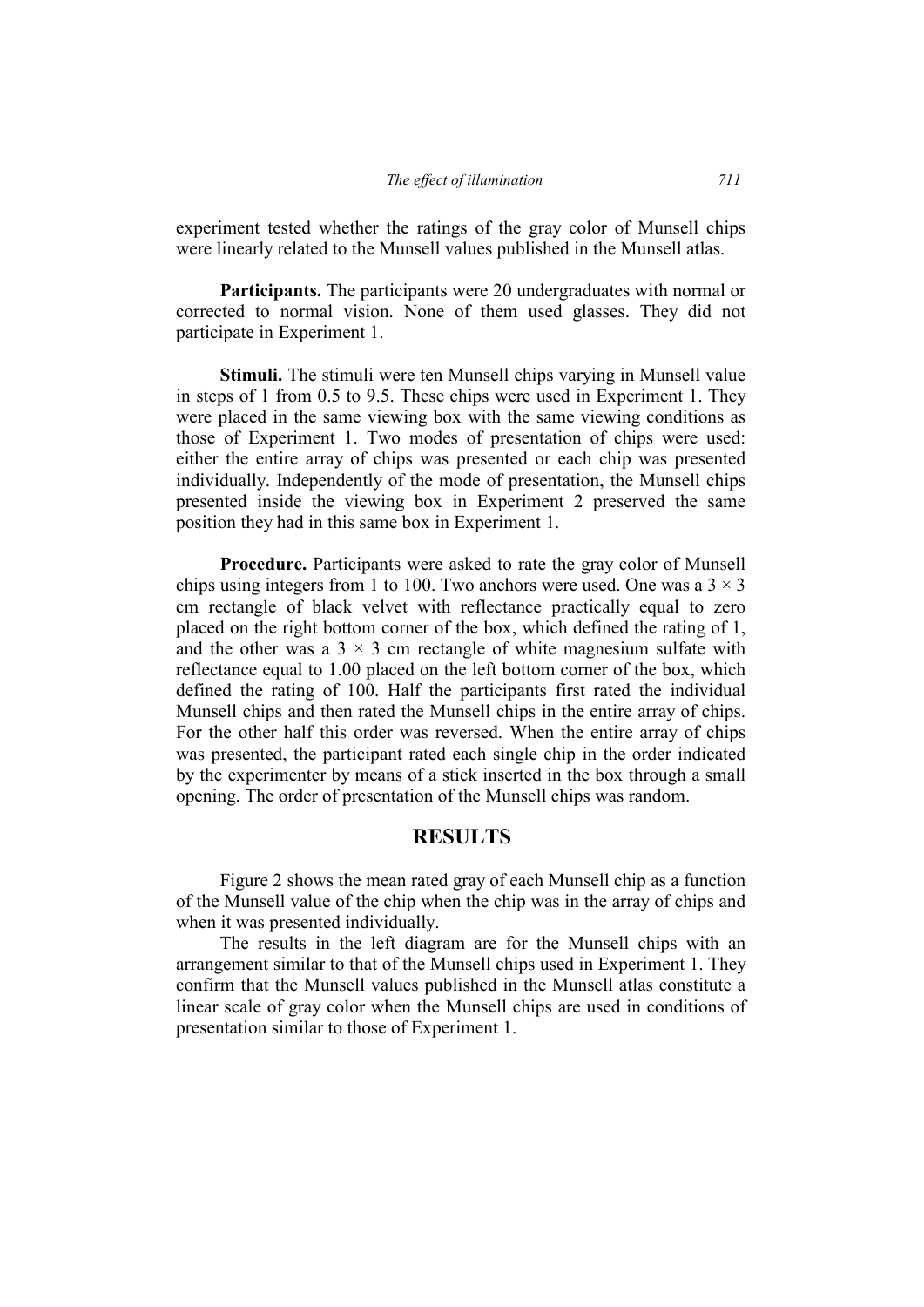

**Figure 2: Results of Experiment 2. Mean rated lightness of Munsell chips as a function of Munsell value of chip when the chip was in an array of chips or was isolated on a white background. Data points are fitted by least squares curves. The curve in the right diagram is a fourth-degree polynomial.** 

The results in the right diagram are for Munsell chips presented individually. They reveal a very small effect of the horizontal position of the Munsell chip. This effect could depend on the variation in amount of light stimulation of the periphery of the retinas occurring when the eyes pointed at a central, left, or right part of the white board in the viewing box.

The linear trend was significant for the data in the left and right diagrams. The quartic trend was significant only for the data in the right diagram  $[F(1,19) = 21.3, p < .0005]$ . No other trend was significant. The left and right curves fitting the data points in Figure 2 are a least-squares straight line and a fourth-degree polynomial, respectively.

### **CONCLUSION**

The results of the present study support the possibility that the gray color of an object placed in a variegated environment is determined by a perceptual process that additively integrates information about mean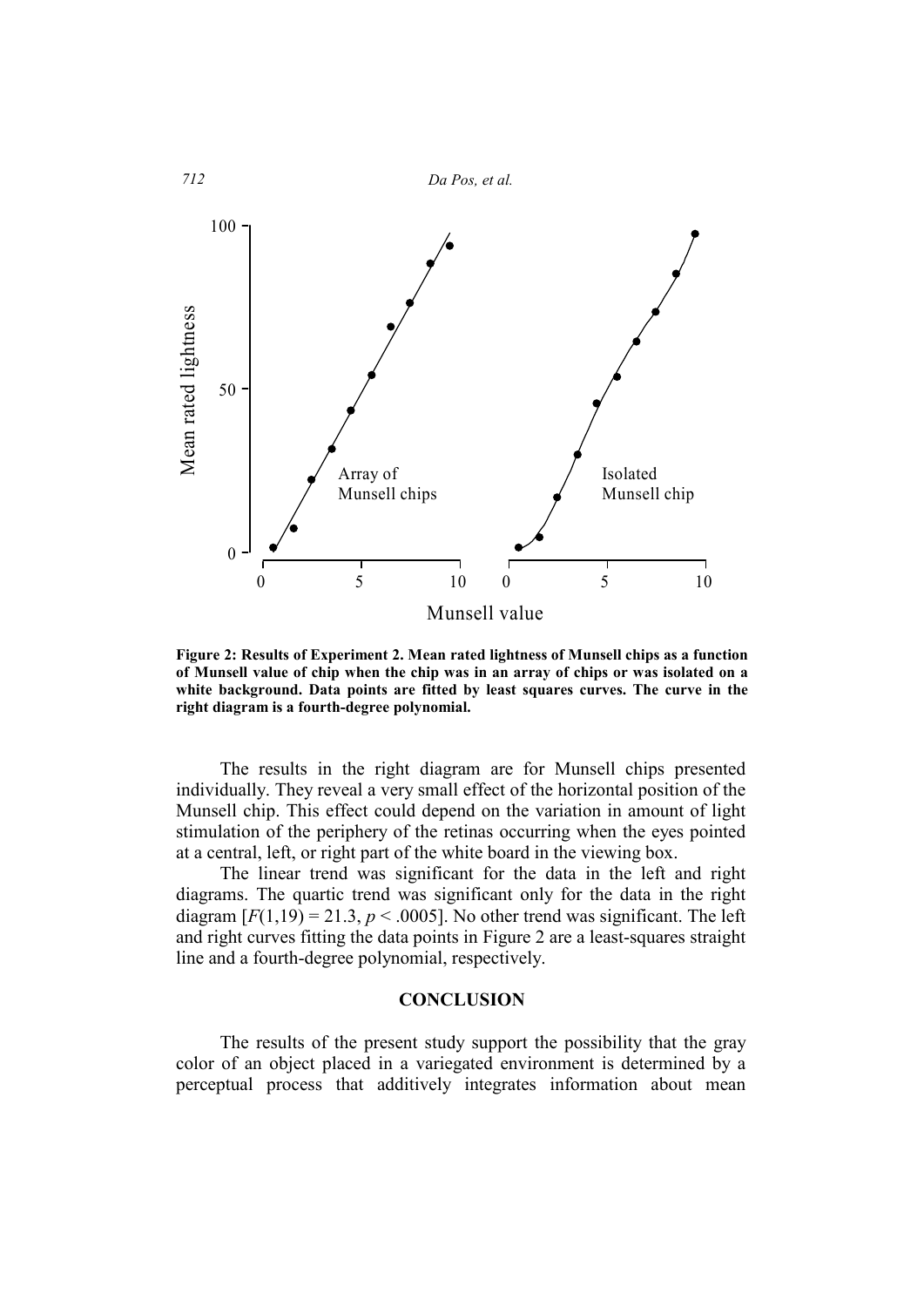luminance of the object and information about mean luminance of the environment. This conclusion agrees with the idea that object color and illumination are produced by a common perceptual process. The results of Experiment 2 support linearity of the Munsell scale used in Experiment 1. This linearity supports the possibility that the non-parallelism of factorial curves obtained in the present study was due to the variation of integration weights with the mean luminance of the object and of the environment.

Allred & Brainard (2007) have recently found that the degree of constancy of the gray color of an object increases with the geometric complexity of the variegated environment in which the object is placed. The present results confirm that constancy of gray color fails when a variegated environment is geometrically rather complex. The results of this study additionally show that, for a fixed complexity of the environment, there is a systematic failure of constancy of gray color specifically related to the intensity of the light illuminating the environment. Given a fixed reflectance of an object, the gray color of the object becomes progressively lighter as the illumination becomes progressively stronger.

One of the best known and widely accepted theories of achromatic color is Wallach's (1948) theory which says that the gray color of an object is determined by the luminance ratio between the object and its background, such that equal luminance ratios correspond to equal gray colors. In the field of applications, the well known and widely used Retinex theory (Land  $\&$ McCann, 1971) is based on the same relational principle of Wallach's theory. Jacobsen and Gilchrist (1984) consider the luminance ratio principle to be valid within a large range of luminances (1:1,000,000). However, according to them, it should be integrated with the principle that the highest luminance in the scene is identified as white. For a similar model, see Bressan (2006). According to these models, gray color and illumination are independent since changes in the intensity of illumination do not affect gray colors, including white, because luminance ratios remain unchanged when illumination changes. However, Da Pos and Cardi (2003) have recently shown that the highest luminance in the field does not always appear white, since it was found that at low levels of illumination the highest luminance appeared decidedly gray. The present results further show that Wallach's luminance ratio principle is inadequate to predict gray colors. This principle states that *G* is a function *F* of the ratio between the mean luminance of the object and the mean luminance of the background environment. That is,

$$
G = F\left(\frac{Lo}{L\varepsilon}\right). \tag{2}
$$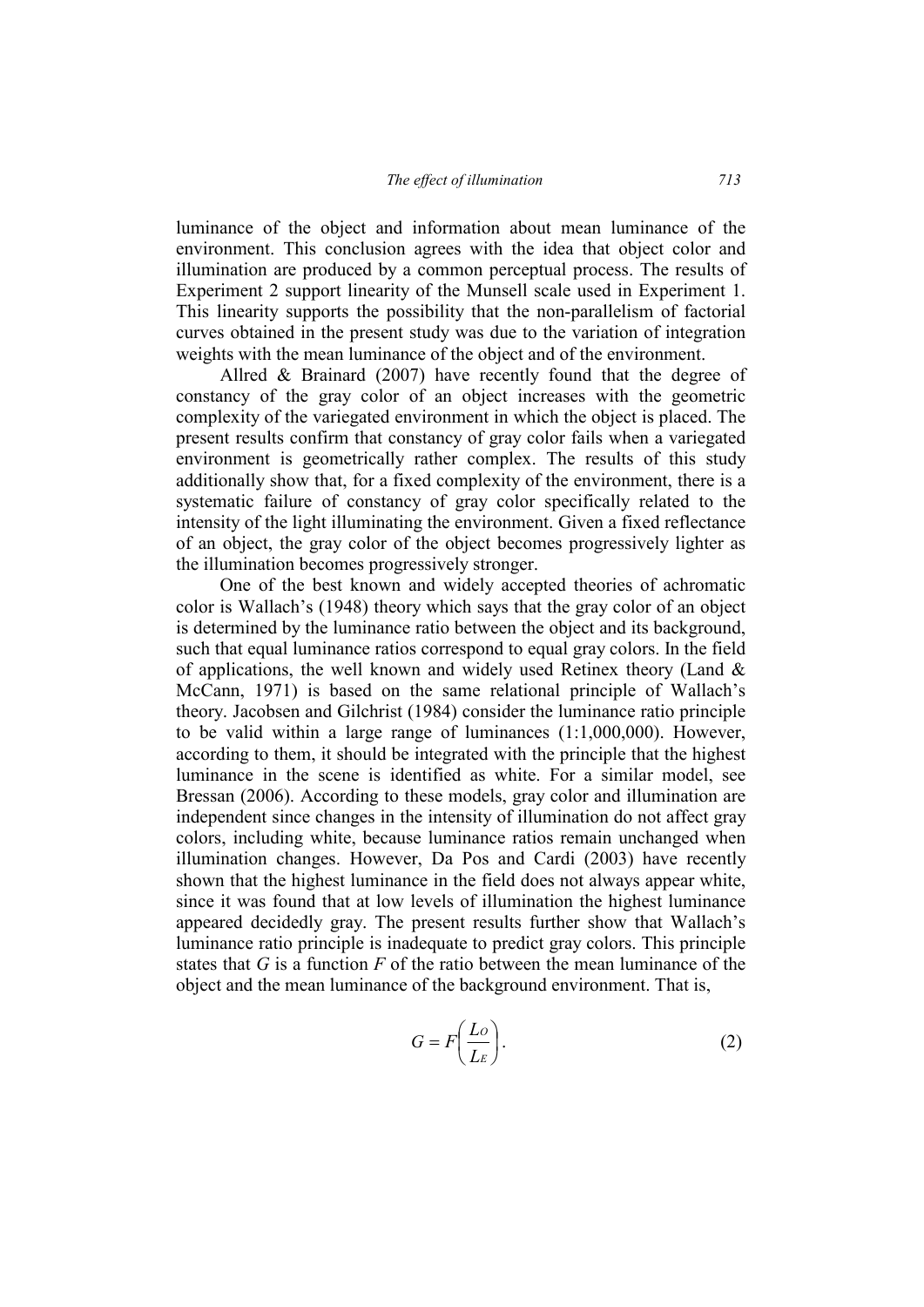Since the ratio  $L_0/L_E$  is the reflectance of the object, Equation 2 predicts that the factorial curves in Figure 1 should be superimposed one on the other. However, as one can see, these curves are widely separated from one another. Instead, our results support a process of information integration in which the gray color of an object in a scene is proportional to a weighted average with differential weighting of the luminance information about the object and about the background scene in which the object is situated.

## **REFERENCES**

- Allred, S., & Brainard, D. (2007). Scene complexity affects lightness constancy with respect to changes in object slant and surround reflectance [Abstract]. *Journal of Vision*, *7*(15), 51.
- Anderson, N. H. (1982). *Methods of information integration theory*. New York: Academic Press.
- Anderson, N. H. (1996). *A functional theory of cognition*. Mahwah, NJ: Erlbaum.
- Bergström, S. S. (1977). Common and relative components of reflected light as information about the illumination, colour, and three-dimensional form of objects. *Scandinavian Journal of Psychology*, *18*, 180-186.
- Bergström, S. S. (1994). Color constancy: Arguments for a vector model for the perception of illumination, color, and depth. In A. Gilchrist (Ed.), *Brightness, lightness, and transparency* (pp. 257-286). Hillsdale, NJ: Erlbaum.
- Bressan, P. (2006). The place of white in a world of grays: A double-anchoring theory of lightness perception. *Psychological Review*, *113*, 526-553.
- Cataliotti, J., & Gilchrist, A. (1995). Local and global processes in surface lightness perception. *Perception & Psychophysics*, *57*, 125-135.
- Da Pos, O., & Cardi, A. (2003). Anchoring theory, lightness constancy, luminosity, and illumination *Proceedings of the 25th Session CIE 152 : 253,* San Diego, D1, 22-25.
- Gilchrist, A. (2006). *Seeing black and white*. Oxford: Oxford University Press.
- Jacobsen. A., & Gilchrist, A. L. (1988). The ratio principle holds over a million-to-one range of illumination. *Perception & Psychophysics, 43*, 1-6
- Judd, D. B., & Wyszeski, G. (1963). *Color in business, science, and industry*. New York: Wiley.
- Kanizsa, G. (1979). *Organization in vision: Essays on Gestalt perception*. New York: Praeger.
- Koffka, K. (1935). *Principles of Gestalt psychology*. New York: Harcourt, Brace, & World.
- Kozaki, A., & K. Noguchi, K. (1976). The relationship between perceived surface-lightness and perceived illumination. *Psychological Research*, *39*, 1–16.
- Land, E. H., McCann, J. J. (1971). Lightness and retinex theory. *Journal of the Optical Society of America, 61*, 1-11.
- Logvinenko, A., & Menshikova, G. (1994) Trade-off between achromatic colour and perceived illumination as revealed by the use of pseudoscopic inversion of apparent depth. *Perception***,** *23*, 1007-1023.
- Munsell, A. H. (1915). *Atlas of the Munsell color system*. Malden, MA: Wadsworth, Howland & Company.
- Rutherford, M. D., & Brainard, D. H. (2002). Lightness constancy: A direct test of the illumination estimation hypothesis. *Psychological Science*, *13*, 142-149.